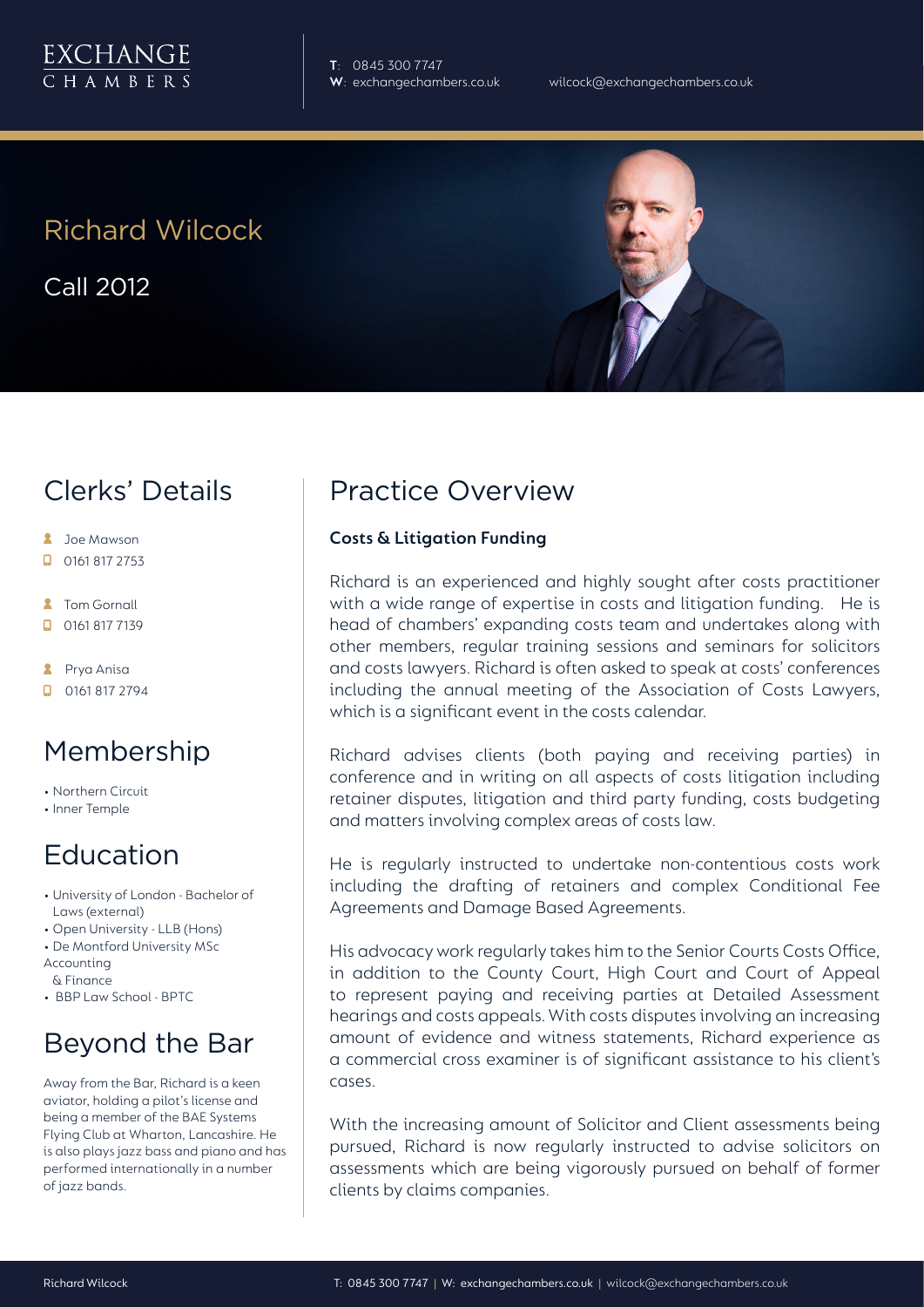

#### **Commercial Litigation**

His practice covers all aspects of commercial litigation work including contractual disputes, sales of goods, consumer credit, insolvency, professional negligence, banking & asset recovery, insurance disputes and director disqualification.

He has particular expertise in motor insurance disputes including the long standing challenge between motor insurers and credit hire organisations. He has advised and acted for all of the major credit hire company heavyweights on matters of policy and litigation procedure & practice. He is also regularly instructed by motor insurers to defend claims for credit hire, especially when an element of exaggeration or fraud is suspected.

### Recommendations

"Approachable and available, he provides exemplary, logical, practical advice on complex points of law." "He's highly knowledgeable legally but also has a keen understanding of the commerciality of the claim. His advice is always clear and thorough, and he clearly distinguishes between legal theory and practical reality."

#### **Chambers and Partners 2022**

"Handles the technical aspects of these cases exceptionally well and always gives a fair and reasoned opinion. He is an excellent advocate who is clear and concise, and builds up an excellent rapport with judges."

#### **Chambers and Partners 2021**

"Richard's ability to absorb the information and get to the heart of the issues mean that he can always be relied upon to provide sound, proactive and well reasoned advice." **The Legal 500 2021**

"His submissions are articulate and detailed." **The Legal 500 2020**

"Highly experienced across a broad range of costs matters." **The Legal 500 2018/19**